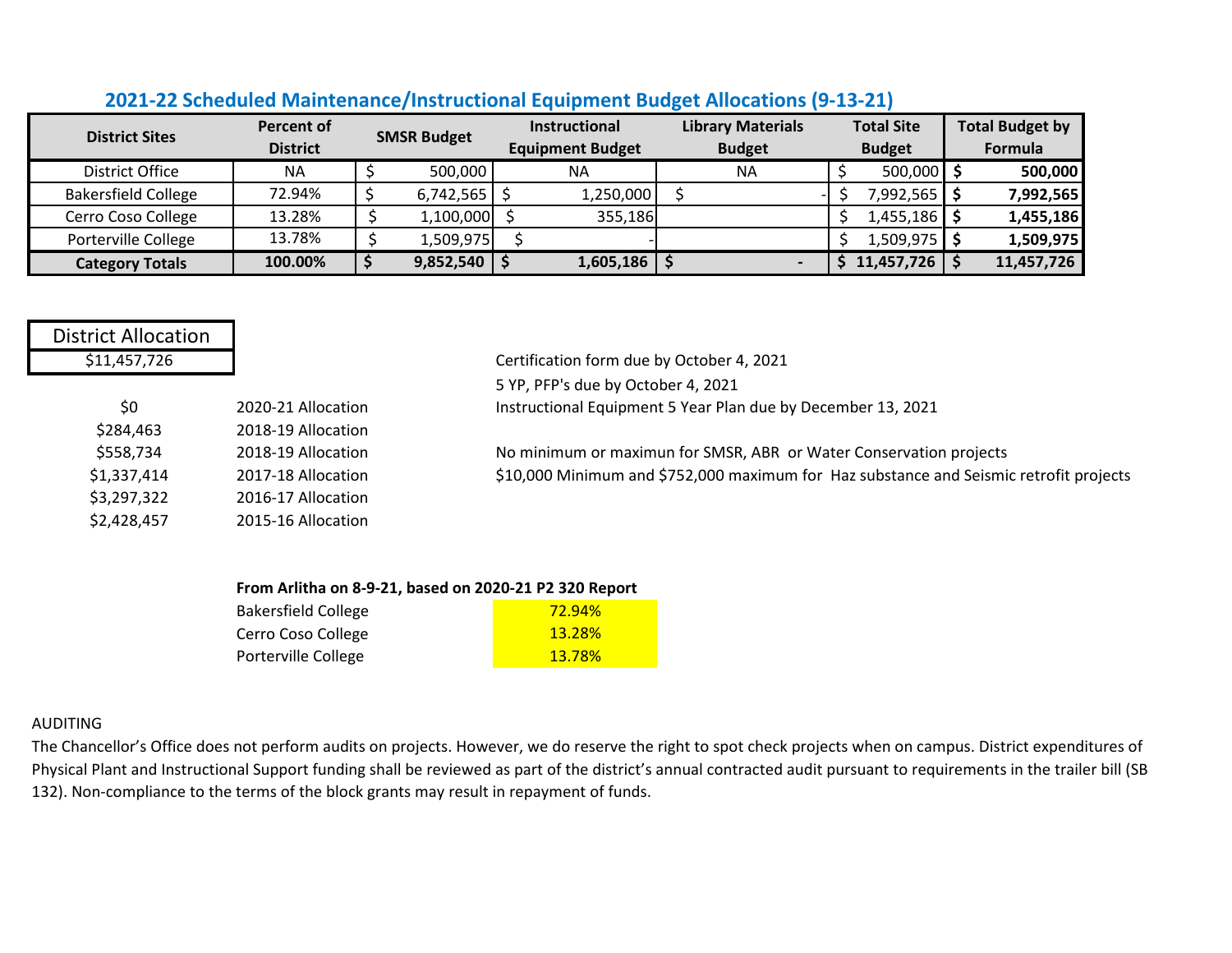|                | <b>Projects for SMSR Program</b>                           | <b>Project Budget</b> | <b>Total Campus Share (from</b><br><b>Budget Allocation Sheet, for</b><br>Crosscheck) |
|----------------|------------------------------------------------------------|-----------------------|---------------------------------------------------------------------------------------|
|                | <b>DO</b>                                                  | \$500,000             | \$500,000                                                                             |
| $\mathbf{1}$   | Freight Elevator Replacement                               | \$203,000             |                                                                                       |
| $\overline{2}$ | Passenger Elevator Replacement                             | \$100,000             |                                                                                       |
| 3              | <b>ADA Path of Travel Upgrades</b>                         | \$75,000              |                                                                                       |
| 4              | <b>Lighting Retrofit</b>                                   | \$122,000             |                                                                                       |
|                |                                                            |                       |                                                                                       |
|                |                                                            |                       |                                                                                       |
|                | <b>BC</b>                                                  | \$6,743,000           | \$6,742,565                                                                           |
| 1              | Pool - Filter System                                       | \$250,000             |                                                                                       |
| 2              | Pool - Liner                                               | \$700,000             |                                                                                       |
| 3              | Pool - Auto Fill Valve                                     | \$28,000              |                                                                                       |
| 4              | Language Arts - Roof Replacement                           | \$250,000             |                                                                                       |
| 5              | Campus Wide - Rekeying Project                             | \$450,000             |                                                                                       |
| 6              | Humanities Building RR Upgrade                             | \$300,000             |                                                                                       |
| 7              | Campus Wide - Central Irrigation Control Clocks            | \$300,000             |                                                                                       |
| 8              | Window Replacement - Business Education                    | \$150,000             |                                                                                       |
| 9              | <b>Window Replacement - Humanities</b>                     | \$250,000             |                                                                                       |
| 10             | Window Replacement - Language Arts                         | \$150,000             |                                                                                       |
| 11             | Window Replacement - Fine Arts                             | \$250,000             |                                                                                       |
| 11             | Weill Institute Lighting - First Floor                     | \$150,000             |                                                                                       |
| 12             | Campus Wide Lighting - Interior & Solar Parking - Panorama | \$925,000             |                                                                                       |
| 13             | Campus Wide Lighting - Interior & Solar Parking - Delano   | \$150,000             |                                                                                       |
| 14             | Campus Wide - Concrete Replacement                         | \$500,000             |                                                                                       |
| 15             | Delano - Roof Replacement                                  | \$275,000             |                                                                                       |
| 16             | Business Education - Painting Building                     | \$80,000              |                                                                                       |
| 17             | Campus Wide - Building Water Systems Filtration - Panorama | \$650,000             |                                                                                       |
| 18             | Campus Wide - Building Water Systems Filtration - Delano   | \$100,000             |                                                                                       |
| 19             | Delano - Chiller Replacement                               | \$350,000             |                                                                                       |
| 20             | Auto Tech Paint - Interior and Exterior                    | \$220,000             |                                                                                       |
| 21             | Industrial Tech Paint - Interior and Exterior              | \$265,000             |                                                                                       |

## **2021-22 Scheduled Maintenance Projects and Allocations (8-4-21)**